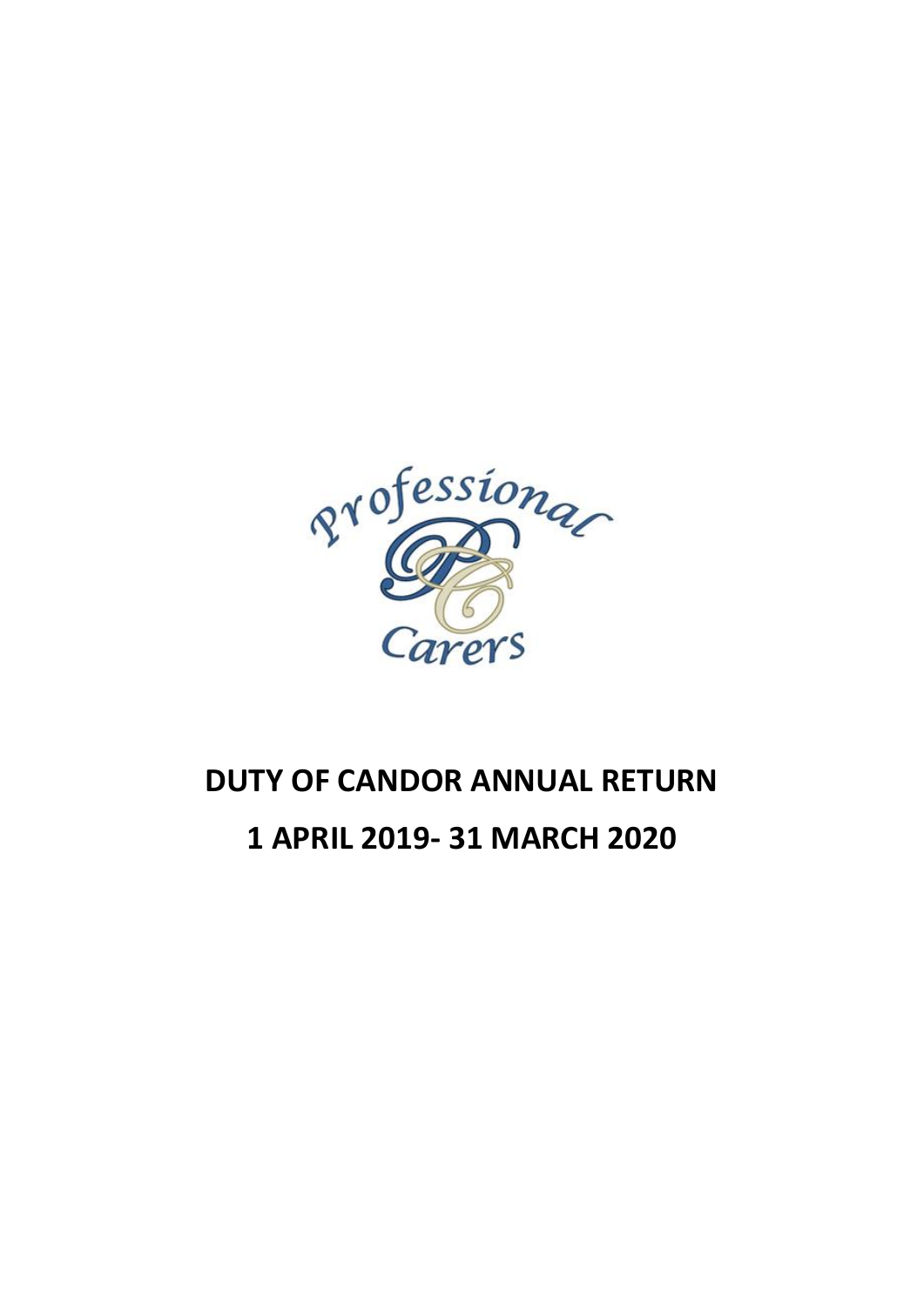## **Duty of Candour**

This is a legal requirement as set out in the Health, (Tobacco, Nicotine etc and Care) (Scotland) Act 2016 and The Duty of Candour Procedure (Scotland) Regulations 2018, to ensure that if something goes wrong in health or social care services that the people affected are offered an explanation, an apology, and an assurance that staff will learn from this error. Learning is shared with the people affected, within the organisation, and across the sector as required.

## **About our Organisation**

This report describes that as a small sized care at home provider, we have implemented Duty of Candour throughout the period of 1 April 2019 and 31 March 2020.

**Professional Carers** supports people to live in their own individual homes with a small team of carers who are matched to work for the person and provide person centred care that meets their individual needs.

**Professional Carers** has a Duty of Candour policy and staff guidance. All staff undertake training to help them understand the organisations policy and the process of the Duty of Candour which could affect them.

The people we work for have a variety of support needs: some have severe and challenging difficulties while others maintain some independence but require additional support.

#### **Incident Reporting**

All health and social care services in Scotland must provide an annual Duty of Candour report for their service. As a care at home provider this information is sent to our regulator the Care Inspectorate.

During the reporting period, there were no incidents that triggered the Duty of Candour.

#### **Procedure**

The purpose of the Duty of Candour is to ensure organisations are open, honest and supportive when there is an unexpected or unintended incident resulting in death or harm.

We must activate the Duty of Candour procedure as soon as reasonably practicable after becoming aware that:

• An unintended or unexpected incident occurred in the provision of the health, care or social work service provided by the organisation as the responsible person;

• In the reasonable opinion of a registered health professional not involved in the incident: a) that incident appears to have resulted in or could result in any of the outcomes outlined in the table below; and b) That the outcome relates directly to the incident rather than the natural course of the person's illness or underlying condition.